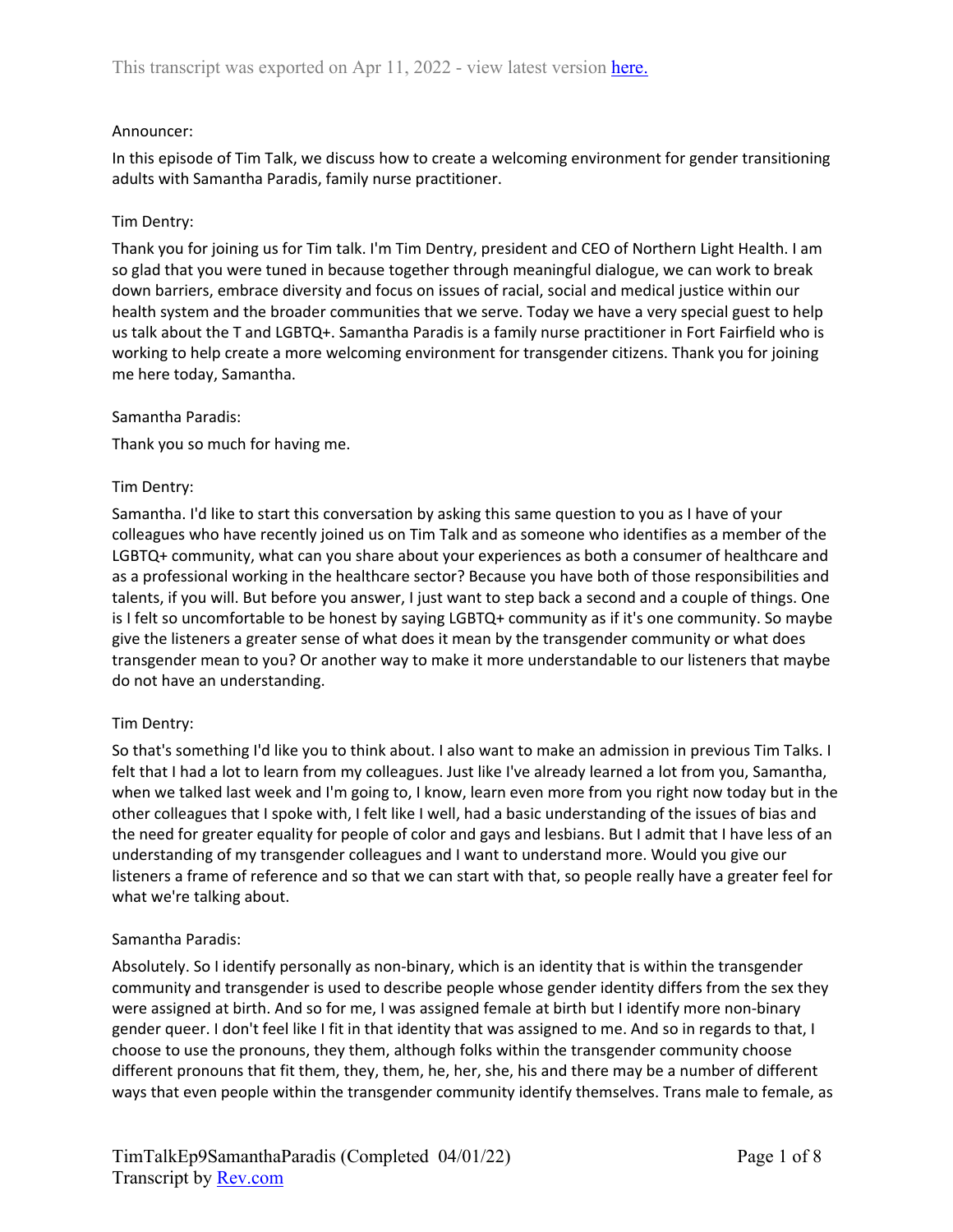they're transitioning from one identification, they're assigned male at birth, they're transitioning to identify as female but not all transgender folks will transition.

## Samantha Paradis:

For myself, I'm comfortable and feel well in the presentation that I have. I don't take gender affirming hormones and I've not had gender affirming surgery because I feel like my body fits who I am. It's more of not fitting into the binary that I was assigned to at birth. And so that's a little bit about me and my identity. It has been new for me in that I first identified as queer and still do as far as my sexual orientation. And so sexual orientation differs from gender identity. And sometimes that's confusing for folks because I can use to identify both my gender and my sexual orientation.

## Samantha Paradis:

And for me, it just means that I'm outside of this cultural norm, both in my sexual orientation and my gender orientation or my gender identity. And so when I first identified as queer, being out and sharing that with my family members and people becoming comfortable with it, that was the process for me. And now with my gender identity, non-binary gender queer. It still is a process of telling family members please use they, them when you refer to me. Most people are meaning well but they may not have any idea that when I share this with them, it means that they should make an immediate change and how they refer to me because it's so ingrained in our minds, that gender is a binary.

## Tim Dentry:

That is very enlightening. And you touched on points that I did not understand and now you put it in such a way that I think all of us can really gain from that. So thank you. Thank you for that. So my first question then is, again, let me just repeat the experiences, both a consumer of healthcare and as a professional working in the healthcare sector. So, now that people have a clear understanding of who Samantha is, we want to listen to you. I want everyone to understand as a provider of care and as a consumer of healthcare, what have your experience has been?

#### Samantha Paradis:

So my experience has been there's even within our systems, it's sometimes hard to identify what we would like as preferred pronouns or what we would like as our gender markers, whether it's in the EMR or in our licenses, through the State of Maine or other identifications that are really important to be able to live and work. And so it's been great to see some of those changes happening over the last few years. To think about. Now, I think in Maine there is an option for non-binary folks on the license and we're hoping to change our EMR. So these things are changing, they're coming and it's really great. And then individually as my own self, having to learn how important pronouns are, I don't always get it right either. And being able to have that humility when I'm interacting with patients, family members, friends and saying, you're changing your pronoun and I want to respect that. And I plan on doing that but I may not get it right all the time but if I don't get it right, I will correct myself and work on making that better.

#### Tim Dentry:

Thank you. That's really excellent. And I love those words, being able to have that humility and you know what, that's one of my big lessons learned thus far in opening up these kinds of dialogues is, I find myself leaning on my own sense of humility even more so because if you lean the opposite direction, you'll build a wall, you'll create a wall, you'll create a gap, you'll create friction, you create unspoken kinds of things, maybe spoken that's a slippery slope, right?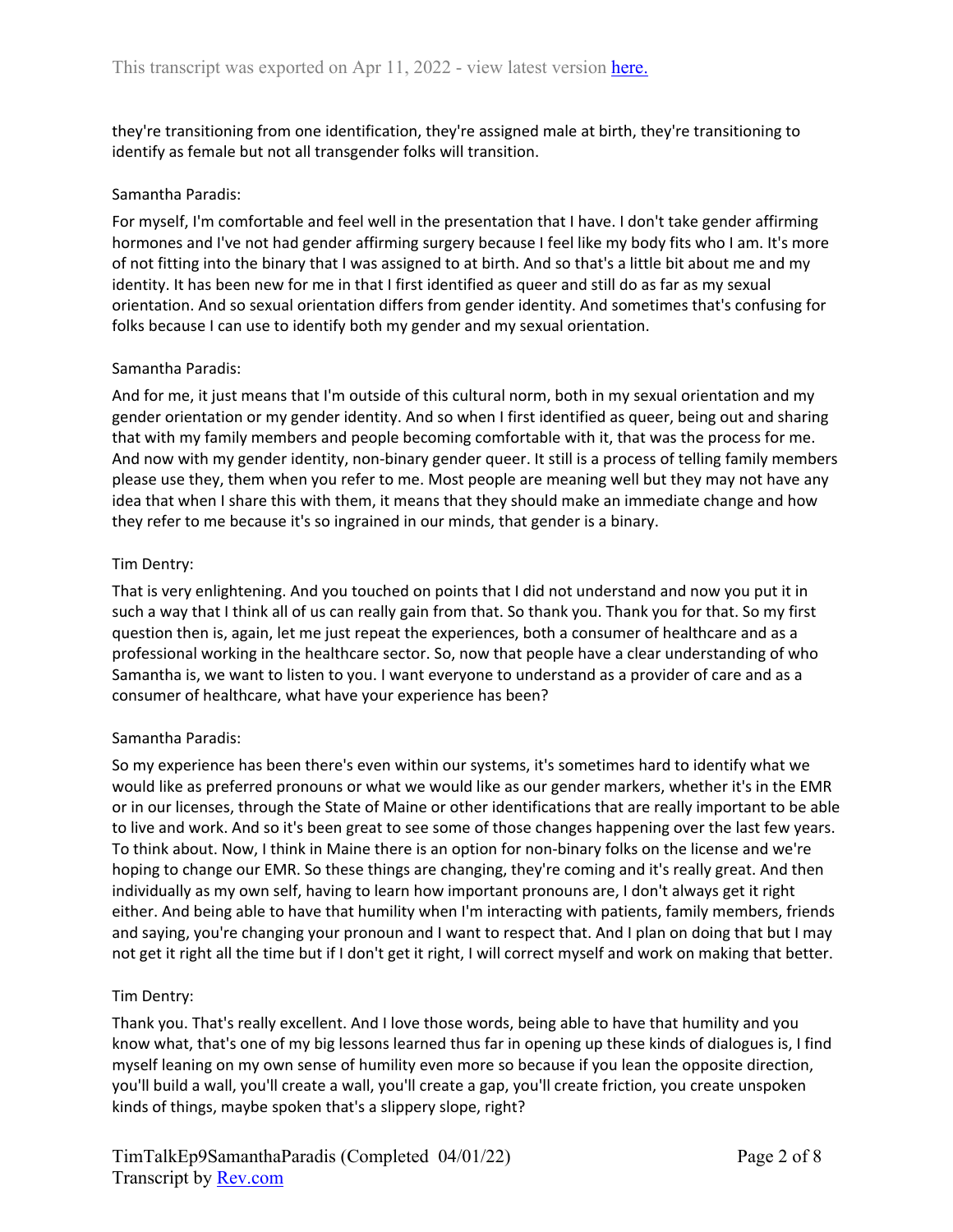## Samantha Paradis:

Absolutely. And especially for people who identify as transgender and that even coming to access care, there are so many obstacles in getting into the door. Whether it's their insurance company is not recognizing their chosen gender or something didn't get billed correctly because now they are listed as male but they're having what typically would see as female screenings done. So there are a lot of obstacles just from the get go for patients who identify as transgender. And so if we can say, I want to be able to provide the best care for you and sometimes I'll need your help to correct me or I will correct myself. And I'll also do research in order to be able to provide the best care for you.

## Tim Dentry:

And this is much of your work that you're doing right now within Northern Light, right?

## Samantha Paradis:

Yeah. So I do provide primary care for transgender folks. I don't prescribe hormones typically because we have a partner in our community through main family planning where I will send patients to their office for the gender affirming hormones. But I do provide an office environment that's welcoming for transgender folks, or at least try to create that environment. And it's really great to meet people within our community in such a rural community to see the LGBTQ community that's really thriving and it's great to be a part of it. Before COVID, I had been planning on organizing a pride in Arisa County and now there are still gatherings, locally and connections with you through the Boys and Girls Club. So it's really great to see all of this happening.

## Tim Dentry:

I can only imagine that a patient that walks into your office for the first time, perhaps the first time that they are taking that first step in their journey and everything that they probably have been struggling with, et cetera, coming to terms with and they want to... They're so hopeful that they're going to be placing their care, their life, their identity into the hands of a caregiver that can really care and really give. And I can only imagine that when they walk in and they experience working with you as the caregiver, it must be just the most wonderful thing that's happened in that person's life.

#### Tim Dentry:

So I just want to see what you think about that but I also just want to thank you from the deepest part of my heart, that we talk about having a culture of caring and really making sure that the experience is good and we have primary care access and all these things I talk about all day long but that connection for what is really important to the patient that we Don pre determine what's important to a patient but so they're walking in and they're being cared by you. And what's that moment like?

#### Samantha Paradis:

Yeah, I've had several meetups with new patients recently because I've become known in the community as a member of the transgender community and a provider. And it's hard to describe it's almost as though we're both being seen for the first time in a healthcare environment for who we are. And that's an important part of ensuring equitable LGBTQ care is making sure that people are seen for who they are. Meeting folks and using their chosen name, not using their dead name, which is a term that we use for a name that somebody is no longer using that they were assigned to by their parent at birth or whatever it was. But we don't use the dead name, even though it's listed sometimes on the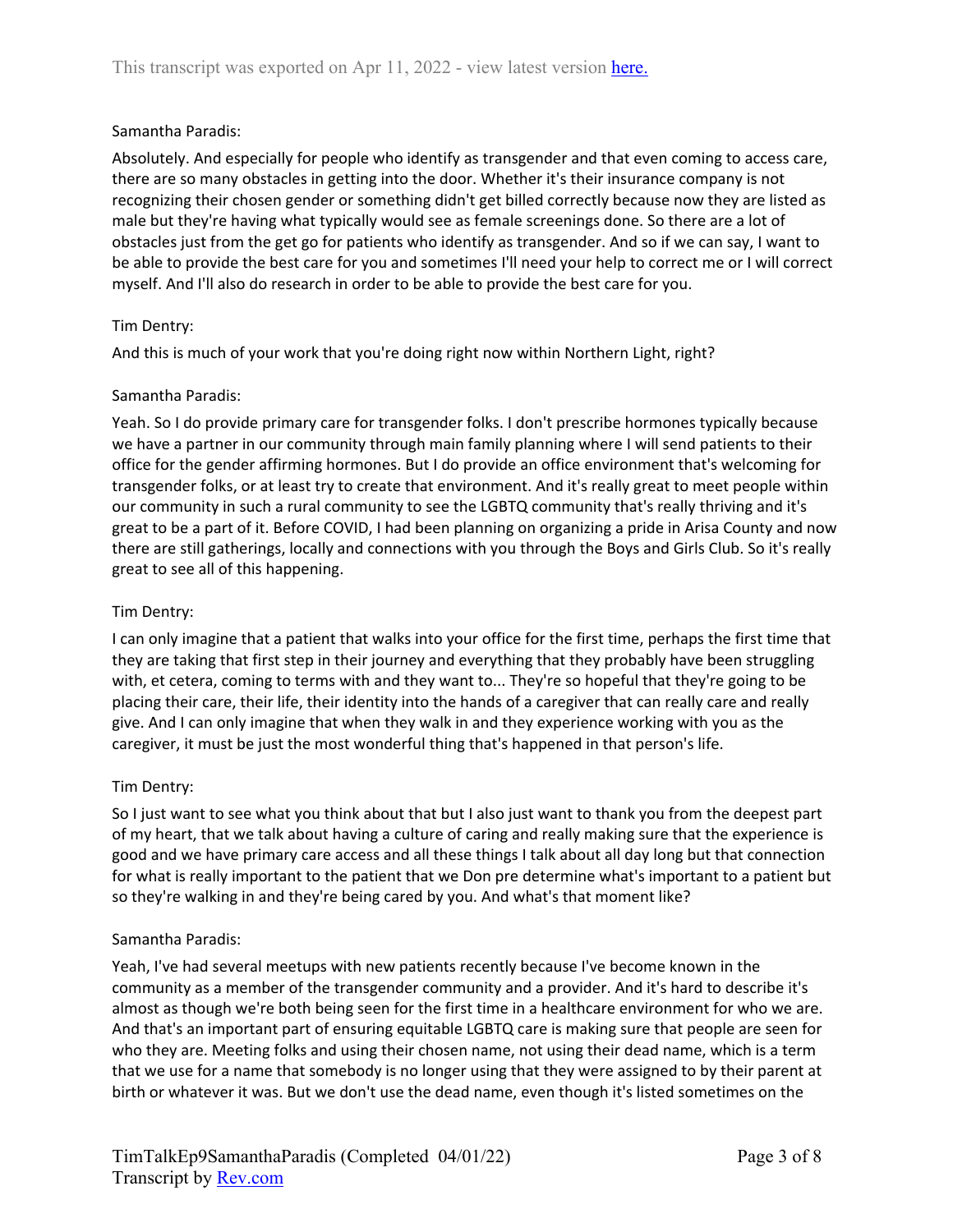chart because it can't be changed unless they've changed their insurance or they've gone through all of this process.

#### Samantha Paradis:

And so that dead name may still be listed on their chart. And sometimes MAs will go into the waiting room and use that name because it's what's listed on the chart. And so if a transgender person is scheduled with me the day of, in the morning during huddle, we'll check in with the MAs and say, "Please use the patient's chosen name, which is listed in parentheses." And also we talk about their preferred pronouns. So those two simple things show so much respect and humanity for the person that we're seeing, that it means that we can open up a door to much more of what they need for their care.

#### Tim Dentry:

Thank you. That's great. My question number two. So I consider myself a well-meaning person. I consider myself very open minded. I consider myself an ally and absolutely want to use this pulpit, if you will, that I'm in as CEO of this complex health system, to reinforce our love for one another equally, everywhere and every aspect of that. And I'm also human and I also make mistakes. And I'm also humble, like I said, so as this well-meaning ally, how can I work to use the correct pronouns for folks and use gender neutral and inclusive language?

#### Samantha Paradis:

Yeah. It's not easy because it requires change. And what I've talked to, even my mom about is practicing. So practicing using the gender neutral pronoun, they, when you visualize the person who uses that pronoun, it might be especially useful right before a you're about to see the person. And then what I'd got in the practice of doing was using the gender pronoun they, which is neutral when I meet someone new before they've told me what they identify as, whether they identify as male, female, transgender, non-binary. So I try to use the gender neutral term, they and in reference to someone else when I first am meeting them before I know what their chosen pronouns are. And then when address, seeing a group of people using pronouns, you have a gender neutral language for groups of people, such as siblings, rather than brother or sisters and then friends, folks, y'all rather than guys, ladies, ma'am or sir.

#### Samantha Paradis:

And so, so many times people are referring to me as ma'am, I mean, countless times throughout the day and I sometimes will correct people but it, after a while it's tiring to say after every response, actually I don't use ma'am. I would prefer you didn't call me ma'am, in order to avoid that entirely. If we can get away from using gender specific terms, that would be helpful for the LGBTQ community. And then in describing someone that you were wanting to address, like if you were in a room, I know we're not in rooms civic now with COVID but using descriptive language, if you don't know the person's gender pronouns, such as, can you give this paper to the person across the room with a white t-shirt and short brown hair? So rather than saying, can you give this to the woman sitting at that table over there? Because we can make an assumption about a person's gender so quickly but what they present and what we assume are not always matched with how the person is identifying.

#### Tim Dentry:

Very good. Thank you so much. That is good to talk with you this-

#### Samantha Paradis: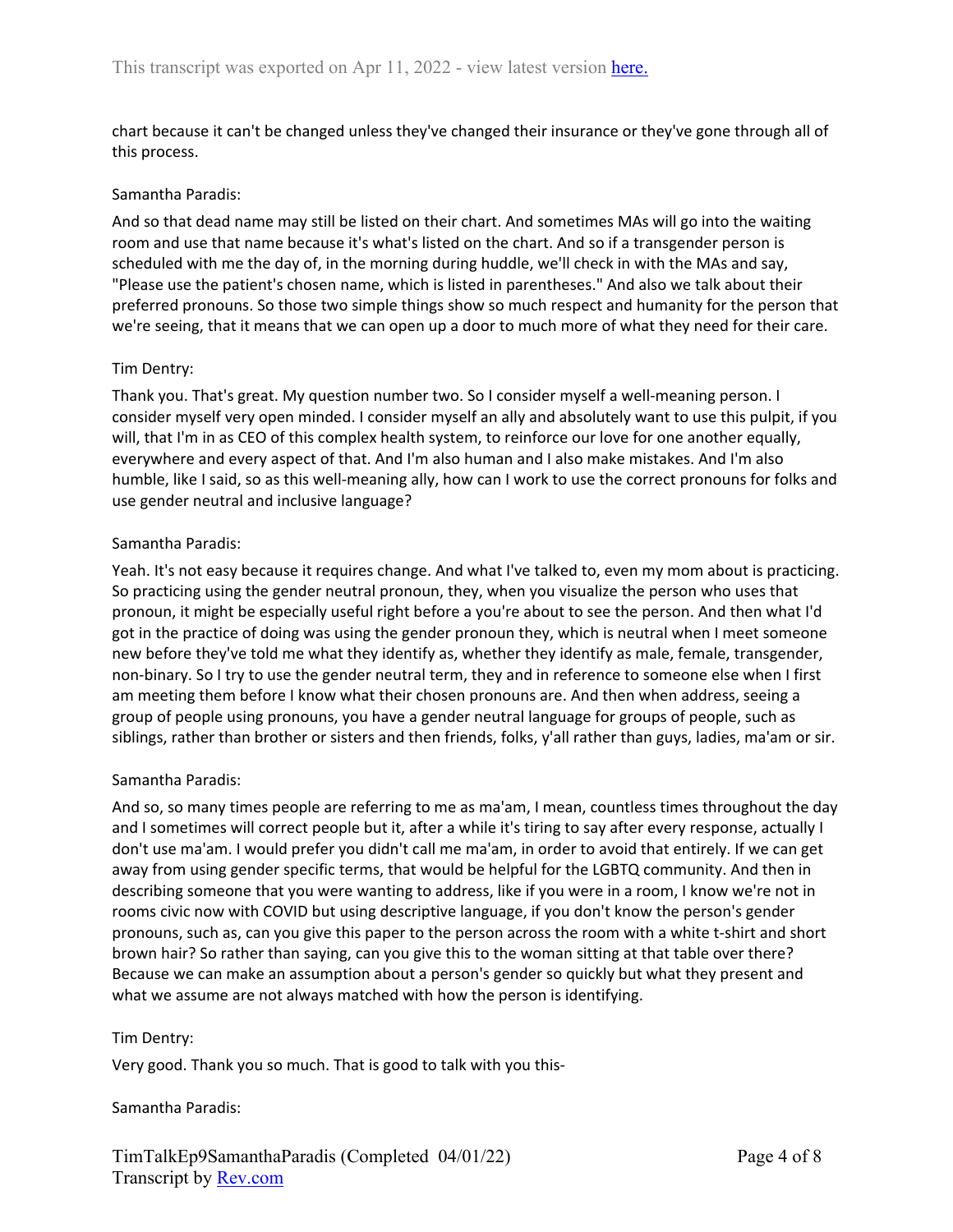# Absolutely.

#### Tim Dentry:

... And gain a deeper understanding myself and hopefully our listeners have gained as well. So Samantha, what would you like to ask me?

#### Samantha Paradis:

Yeah, I'm wondering Tim, what are ways we can improve our work and care environments that you see? So that members of the trans community may feel more comfortable working here in accessing care within our healthcare system.

#### Tim Dentry:

Yeah. Thank you. I think there's really two basic components of that answer. Number one is really show a constant for all people. So we had our equality, inclusion and justice committee meeting and it was really fabulous. And so we had a whole Zoom wall and we had all sorts of different perspectives and identities, et cetera. And we're saying, "Okay, this is what we stand for. We stand for inclusivity and social justice and medical justice, racial justice now so back it up and prove it, what are we going to do?" And it's not a flip of the switch and we are going to do it but total solution won't be there tomorrow. So part of this is, it's a long journey that we're on right now but my promise is that every day we're going to be working on this and talking about it.

#### Tim Dentry:

So that's number one. And we need to show that it's an inclusive effort. So it truly is all individuals within Northern Light. And so we don't want anyone to feel excluded, devalued whatsoever. We want everyone to feel valued. So the way we talk about therefore particular groups and identities and communities, et cetera, is first let's set that stage and let's set the stage of what we're doing on right now. Let's talk, let's understand, let's have a mutual understanding. So it's okay to talk about this because nobody knows or has all the answers of how this is going to be best done. So then though try to heighten specific awareness, that's why I'm so glad others suggested that you would be part of this podcast and that we would have this talk because we're just starting therefore I guarantee you, if hopefully a thousand or more people will listen to this podcast but they're going to be the wiser because of that, more the wiser because of that.

#### Tim Dentry:

So we need to heighten awareness. We need to talk about things that we normally do not talk about. And furthermore, so we have a lot to learn along those lines and we're going to come up with ways to, what does that mean, heightened awareness? What is the community that is the transgender community is within Northern Light family? What are the kinds of things that we need to do better, listen better, show better, demonstrate better, reinforce better, all of that? So that movement is underway of open dialogue. The other thing though is clinical equality and I'm really excited about that, that the medical equity point of view across the country, there are all sorts of studies and things but everyone is now talking about that. I was just on a call. We have a clinical affiliation with Massachusetts General Hospital.

Tim Dentry: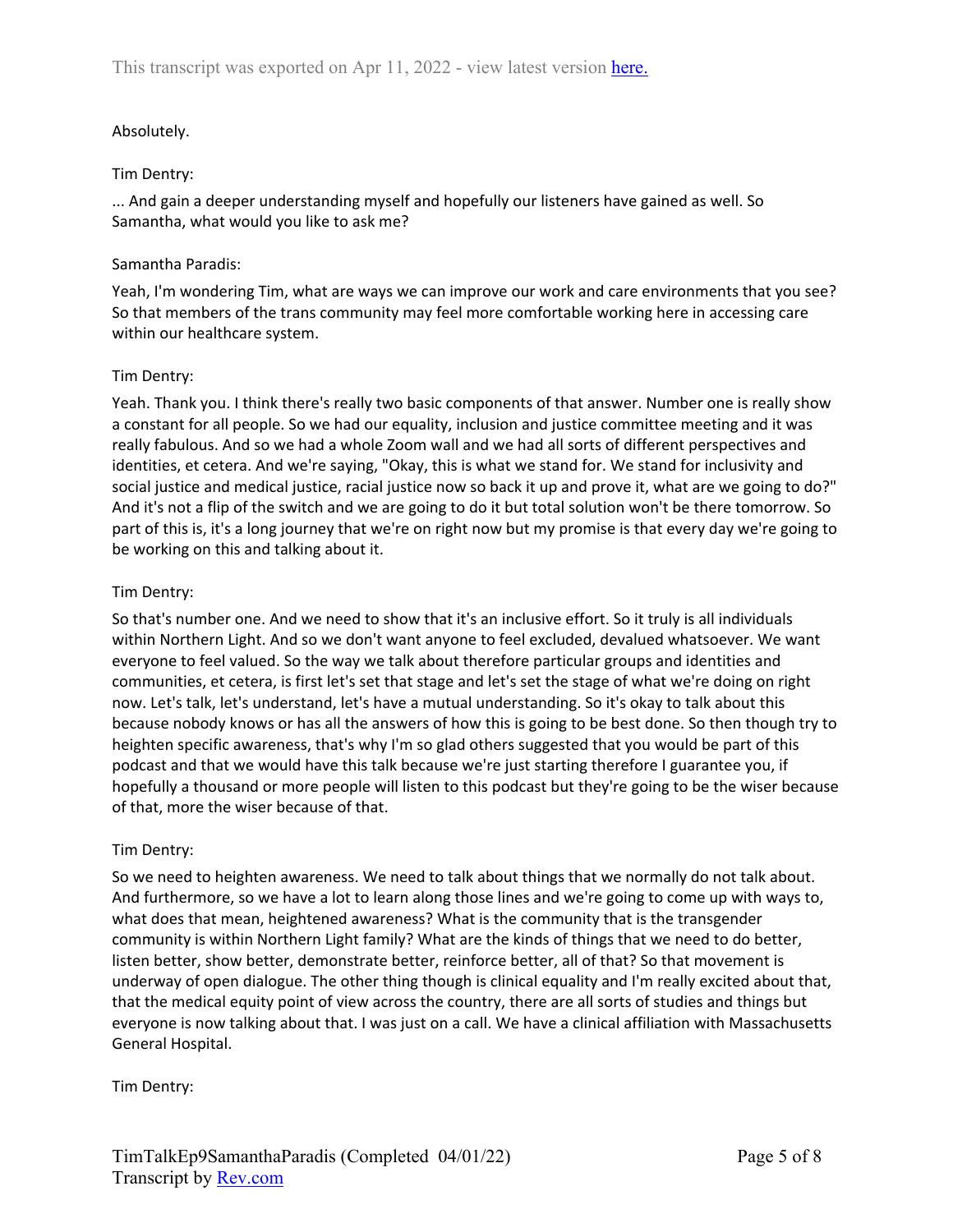I was on that call this morning, we were talking about clinical equality issues and what they are doing about it. And a lot of the studies that they're doing in research, and we said, "We want to be part of all of that. Let's learn what mass general is learning." So therefore convey those lessons learned in a better way to engage and a better way to provide openness for our colleagues here in the transgender community. And that it's only our colleagues, our staff colleagues but it's also those we care for. So hopefully that will be something for you as a provider to the transgender community, that it would be something that they will be able to benefit from as well.

# Samantha Paradis:

Thank you so much for that answer. And it leads pretty easily into my next question about how can Northern Light Health partner with community organizations? So I'm really great grateful that we're partnering with larger organizations like Mass General but locally also within the state of Maine, I know Maine TransNet is an organization that's community based, led by trans the gender people for transgender people, providing peer to peer group support and social and community events. And I'm wondering what are ways that we can partner with organizations with our State to ensure that we are connecting with people within the trans community?

## Tim Dentry:

Yeah. Great question. And I'll give you some examples and then I'll get back to your specific question on Maine TransNet. I believe that as we take these kinds of public positions and as we increase our transparency on these dialogues and discussions and what we're doing that more organic partnerships and alliances and that thing come up. And two I can cite. One is from the public side, the State Department of Health and Human Services, I've already started the conversation with them because they knew that we were starting this movement here. And they said, "Wow, Tim you're the health system that's been more proactive on this. Everyone has a letter that's gone out but who's taking action as a result?" And so medical justice is a big thing for them. And so can we work together?

#### Tim Dentry:

And so that's one. Second is we are part of the Maine Justice Foundation and I've been asked to serve on the advisory committee and there are 21 corporations or 21 entities that are represented. And we are... The goal is to provide funding for individuals and organizations that are trying to make a difference in racial justice in the State of Maine. So that organically came up and the connection with Northern Light organically came up because we are saying, "This is what we stand for." So therefore getting back to Maine TransNet, I offer you on the air right now, the opportunity to help make that link. You send to me more background information, what it means, what you'd like to see, what kind of services we could partner on? And I'll make sure I hand that to the right person in our leadership teams, that will be on point and responsible for that.

#### Samantha Paradis:

That's amazing. I'm so grateful to be working for Northern Light Health. And I know I've said this before but it's amazing to see that folks have a voice and that you are listening and that you're not only listening, you're taking the next steps to back what you're saying, to make change over the long term. So you're making immediate change by hosting these podcasts. So people can hear about members of different communities that they may not be a part of. And then following that up with, how can we take next steps? And I actually, I have a meeting set up to meet with Quinn, the executive director of Maine TransNet later this week because we're friends, the trans community is small.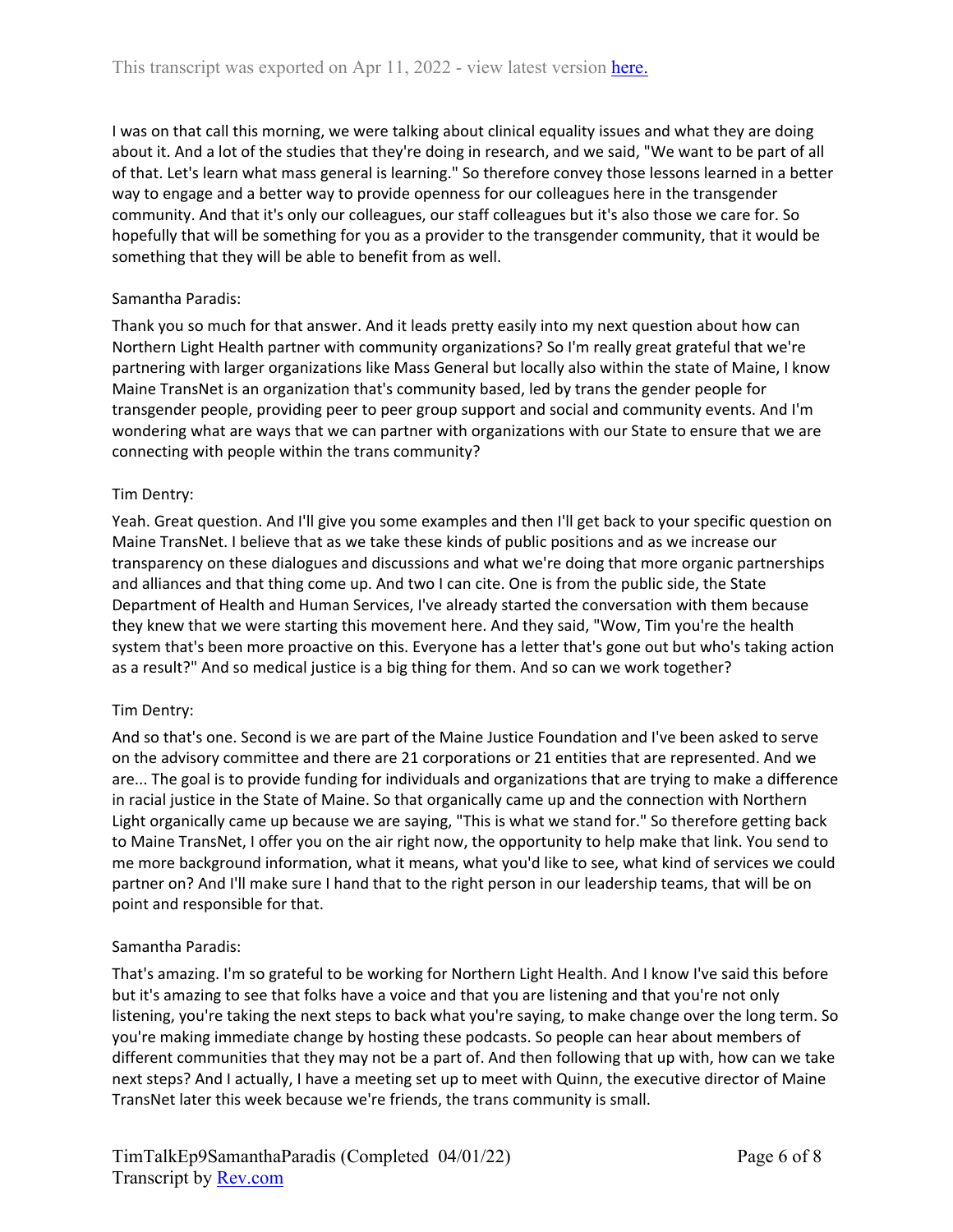## Samantha Paradis:

So I reached out to them before talking with you to ask what is... You had had a specific question about how many people are accessing gender affirming surgery in Maine and Quinn wasn't exactly sure but stated that now it's been harder to find providers that are accepting Maine Care for people who identify as transgender and need care. And so that's been the biggest obstacle recently is finding providers for patients that accept their Maine Care insurance. But yeah, more to come on that. And I'm so glad that we were able to have that discussion about local connections. I really think it's great that you are a part of the, is it Maine Justice?

## Tim Dentry:

Maine Justice Fund, yeah. Racial, excuse me Racial Justice Fund in Maine. Yes.

#### Samantha Paradis:

That's amazing. Thank you for doing that.

## Tim Dentry:

Absolutely. And thanks for that example. You know what think about that if we do organically connect and partner that way, and they're individuals that do not know how they're going to access such unique and specialized and rare obviously, services from an access point of view and then we can help make that happen because we've joined forces. Isn't that why we all chose to go and help care in the first place?

### Samantha Paradis:

Absolutely. And these conversations are just opening the door for folks within our Northern Light community to connect with each other and even folks in the outside community. It's that initial, we're talking about this and want to hear more, it really is helping to create that one welcoming and caring environment that we are committed to.

#### Tim Dentry:

So, Samantha, thank you. I feel like I have a new colleague, new friend and new understanding but I'm just starting. Thank you for joining me here to continue the conversation.

#### Samantha Paradis:

Thank you so much for having me. I really appreciate it. And I'd be happy to if anybody had any questions, if they're listening into this podcast and they wanted to email me, I'd be happy to follow up with folks after this.

# Tim Dentry:

That's terrific. That's terrific. And also thank you to our podcast listeners, Samantha, once again, thank you from the bottom of my heart. Until next time I'm Tim Dentry encouraging you to listen and act to promote our culture of caring, diversity and inclusion. Thank you.

Announcer: